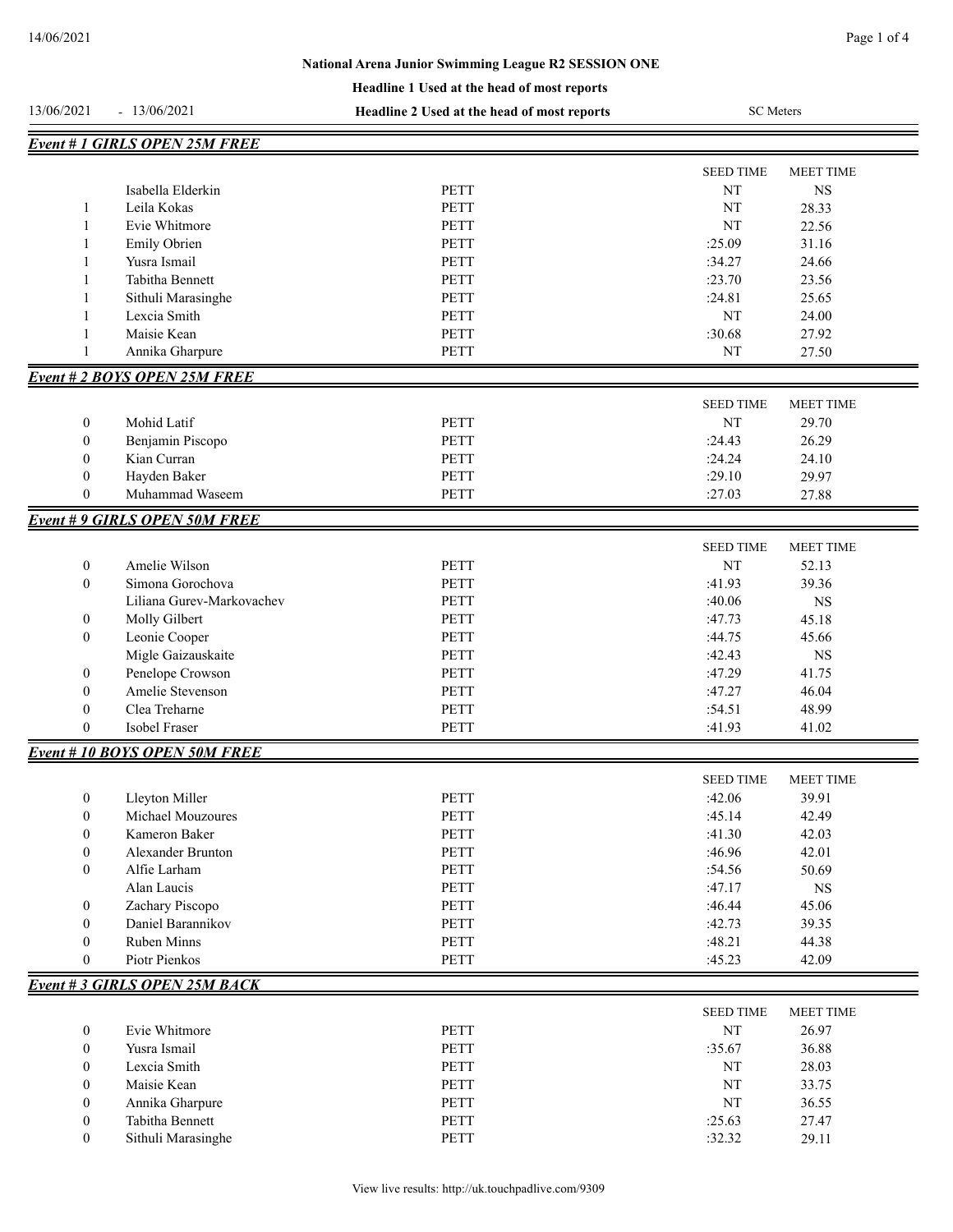## **Headline 1 Used at the head of most reports National Arena Junior Swimming League R2 SESSION ONE**

| 13/06/2021       | $-13/06/2021$                          | Headline 2 Used at the head of most reports | <b>SC</b> Meters |                  |
|------------------|----------------------------------------|---------------------------------------------|------------------|------------------|
| $\boldsymbol{0}$ | Leila Kokas                            | PETT                                        | :35.09           | 33.63            |
| $\boldsymbol{0}$ | Emily Obrien                           | PETT                                        | :27.19           | 30.80            |
|                  | <b>Event #4 BOYS OPEN 25M BACK</b>     |                                             |                  |                  |
|                  |                                        |                                             |                  |                  |
|                  |                                        |                                             | <b>SEED TIME</b> | <b>MEET TIME</b> |
| $\boldsymbol{0}$ | Muhammad Waseem                        | <b>PETT</b>                                 | NT               | 38.26            |
|                  | Mohid Latif                            | <b>PETT</b>                                 | NT               | DQ               |
| 0                | Benjamin Piscopo                       | <b>PETT</b>                                 | :26.82           | 32.55            |
| $\mathbf{0}$     | Kian Curran                            | <b>PETT</b>                                 | :29.50           | 28.67            |
|                  | Hayden Baker                           | PETT                                        | :31.97           | DQ               |
|                  | <b>Event # 11 GIRLS OPEN 50M BACK</b>  |                                             |                  |                  |
|                  |                                        |                                             | <b>SEED TIME</b> | <b>MEET TIME</b> |
| 0                | Simona Gorochova                       | PETT                                        | :50.63           | 47.57            |
| $\boldsymbol{0}$ | Isobel Fraser                          | <b>PETT</b>                                 | :43.48           | 45.92            |
|                  | Liliana Gurev-Markovachev              | PETT                                        | :47.00           | $_{\rm NS}$      |
|                  | Efsan Shilani                          | PETT                                        | :55.54           | $_{\rm NS}$      |
| 0                | Molly Gilbert                          | <b>PETT</b>                                 | NT               | 56.13            |
| $\boldsymbol{0}$ | Amelie Stevenson                       | <b>PETT</b>                                 | :53.30           | 53.76            |
|                  | Migle Gaizauskaite                     | <b>PETT</b>                                 | :56.74           | <b>NS</b>        |
| 0                | Amelie Wilson                          | <b>PETT</b>                                 | NT               | 1:02.98          |
| $\boldsymbol{0}$ | Penelope Crowson                       | PETT                                        | :55.76           | 53.21            |
| $\mathbf{0}$     | Clea Treharne                          | <b>PETT</b>                                 | 1:01.72          | 1:00.32          |
| $\overline{0}$   | Leonie Cooper                          | PETT                                        | :56.87           | 58.23            |
|                  | <b>Event #12 BOYS OPEN 50M BACK</b>    |                                             |                  |                  |
|                  |                                        |                                             |                  |                  |
|                  |                                        |                                             | <b>SEED TIME</b> | <b>MEET TIME</b> |
| 0                | Piotr Pienkos                          | PETT                                        | :48.32           | 44.68            |
| 0                | Michael Mouzoures                      | <b>PETT</b>                                 | :48.91           | 51.15            |
| 0                | Zachary Piscopo                        | <b>PETT</b>                                 | :52.75           | 52.50            |
| $\boldsymbol{0}$ | Daniel Barannikov                      | <b>PETT</b>                                 | :51.00           | 53.15            |
| $\boldsymbol{0}$ | Kameron Baker                          | <b>PETT</b>                                 | :53.54           | 56.52            |
| $\boldsymbol{0}$ | Lleyton Miller                         | PETT                                        | :47.87           | 45.82            |
| $\boldsymbol{0}$ | Ruben Minns                            | PETT                                        | :52.59           | 51.34            |
| $\mathbf{0}$     | Alfie Larham                           | PETT                                        | :58.26           | 1:02.75          |
|                  | Alan Laucis                            | PETT                                        | :55.01           | $_{\rm NS}$      |
| $\boldsymbol{0}$ | Alexander Brunton                      | PETT                                        | :53.12           | 51.78            |
|                  | <b>Event # 5 GIRLS OPEN 25M BREAST</b> |                                             |                  |                  |
|                  |                                        |                                             | <b>SEED TIME</b> | MEET TIME        |
| 0                | Emily Obrien                           | PETT                                        | :36.03           | 33.00            |
| $\boldsymbol{0}$ | Tabitha Bennett                        | <b>PETT</b>                                 | :35.09           | 33.56            |
| $\boldsymbol{0}$ | Yusra Ismail                           | PETT                                        | :36.97           | 35.96            |
| 0                | Lexcia Smith                           | PETT                                        | $\rm{NT}$        | 36.29            |
| $\boldsymbol{0}$ | Annika Gharpure                        | PETT                                        | NT               | 38.16            |
| $\mathbf{0}$     | Maisie Kean                            | PETT                                        | :36.10           | 38.80            |
| $\overline{0}$   | Evie Whitmore                          | PETT                                        | $\rm{NT}$        | 32.10            |
| $\overline{0}$   | Sithuli Marasinghe                     | PETT                                        | :38.90           | 42.11            |
| $\boldsymbol{0}$ | Leila Kokas                            | PETT                                        | $\rm{NT}$        | 43.06            |
|                  | <b>Event # 6 BOYS OPEN 25M BREAST</b>  |                                             |                  |                  |
|                  |                                        |                                             |                  |                  |
|                  |                                        |                                             | <b>SEED TIME</b> | MEET TIME        |
|                  | Mohid Latif                            | PETT                                        | NT               | DQ               |
| $\boldsymbol{0}$ | Kian Curran                            | PETT                                        | :33.85           | 33.28            |
|                  | Muhammad Waseem                        | PETT                                        | $\rm{NT}$        | DQ               |
| 0                | Hayden Baker                           | PETT                                        | :36.23           | 44.16            |
| $\boldsymbol{0}$ | Benjamin Piscopo                       | PETT                                        | NT               | 46.01            |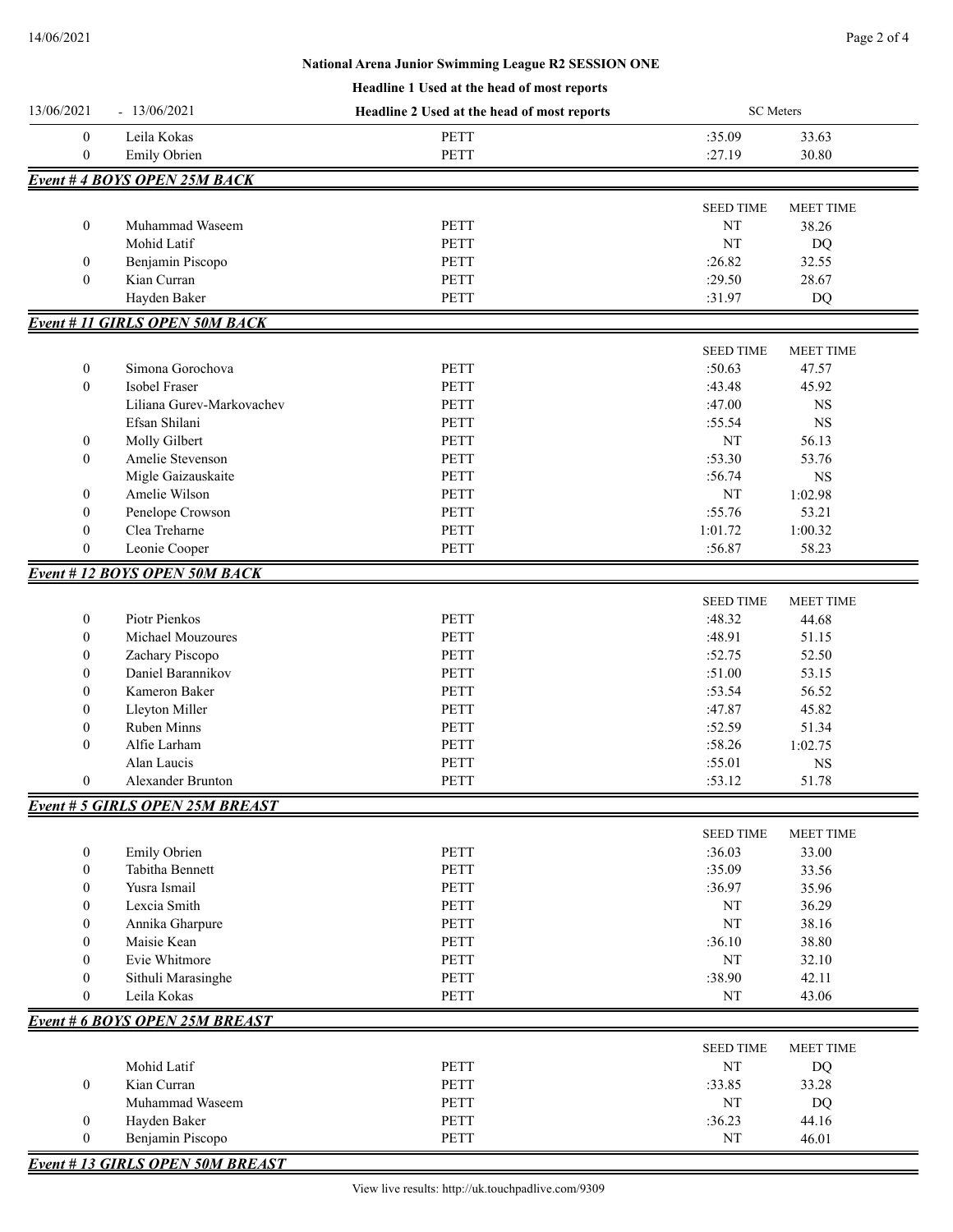## **National Arena Junior Swimming League R2 SESSION ONE**

|  | Headline 1 Used at the head of most reports |
|--|---------------------------------------------|
|  |                                             |

| 13/06/2021       | $-13/06/2021$                         | Headline 2 Used at the head of most reports | <b>SC</b> Meters |                  |
|------------------|---------------------------------------|---------------------------------------------|------------------|------------------|
|                  |                                       |                                             | <b>SEED TIME</b> | <b>MEET TIME</b> |
| $\boldsymbol{0}$ | Penelope Crowson                      | <b>PETT</b>                                 | :59.98           | 1:02.93          |
| $\boldsymbol{0}$ | Leonie Cooper                         | <b>PETT</b>                                 | 1:00.75          | 1:04.01          |
| $\boldsymbol{0}$ | Isobel Fraser                         | <b>PETT</b>                                 | :53.90           | 53.91            |
| $\boldsymbol{0}$ | Amelie Stevenson                      | <b>PETT</b>                                 | 1:13.44          | 1:08.81          |
| $\boldsymbol{0}$ | Amelie Wilson                         | <b>PETT</b>                                 | NT               | 1:16.66          |
|                  | Liliana Gurev-Markovachev             | <b>PETT</b>                                 | :53.59           | <b>NS</b>        |
|                  | Efsan Shilani                         | PETT                                        | :55.62           | $_{\rm NS}$      |
| $\boldsymbol{0}$ | Simona Gorochova                      | PETT                                        | :53.59           | 52.14            |
|                  | Migle Gaizauskaite                    | <b>PETT</b>                                 | :54.49           | $_{\rm NS}$      |
| $\boldsymbol{0}$ | Molly Gilbert                         | <b>PETT</b>                                 | NT               | 1:03.41          |
| $\mathbf{0}$     | Clea Treharne                         | <b>PETT</b>                                 | 1:13.76          | 1:09.29          |
|                  |                                       |                                             |                  |                  |
|                  | <b>Event #14 BOYS OPEN 50M BREAST</b> |                                             |                  |                  |
|                  |                                       |                                             | <b>SEED TIME</b> | MEET TIME        |
| $\boldsymbol{0}$ | Michael Mouzoures                     | PETT                                        | :54.55           | 55.11            |
| $\boldsymbol{0}$ | Alfie Larham                          | <b>PETT</b>                                 | 1:04.07          | 1:03.97          |
| $\boldsymbol{0}$ | <b>Ruben Minns</b>                    | <b>PETT</b>                                 | 1:00.54          | 1:00.38          |
|                  | Alan Laucis                           | <b>PETT</b>                                 | NT               | $_{\rm NS}$      |
| $\boldsymbol{0}$ | Piotr Pienkos                         | PETT                                        | 1:02.24          | 1:00.27          |
| $\boldsymbol{0}$ | Daniel Barannikov                     | PETT                                        | :51.29           | 51.25            |
| $\boldsymbol{0}$ | Kameron Baker                         | PETT                                        | :54.69           | 55.47            |
| 0                | Zachary Piscopo                       | <b>PETT</b>                                 | 1:01.69          | 1:02.87          |
| $\boldsymbol{0}$ | Lleyton Miller                        | PETT                                        | :58.06           | 57.34            |
| $\boldsymbol{0}$ | Alexander Brunton                     | PETT                                        | 1:07.09          | 1:04.82          |
|                  | <b>Event # 7 GIRLS OPEN 25M FLY</b>   |                                             |                  |                  |
|                  |                                       |                                             | <b>SEED TIME</b> | <b>MEET TIME</b> |
| $\boldsymbol{0}$ | Tabitha Bennett                       | PETT                                        | NT               | 32.32            |
| $\boldsymbol{0}$ | Lexcia Smith                          | <b>PETT</b>                                 | NT               | 30.48            |
| $\boldsymbol{0}$ | Maisie Kean                           | <b>PETT</b>                                 | :32.22           | 35.74            |
| $\boldsymbol{0}$ | Yusra Ismail                          | <b>PETT</b>                                 | :47.72           | 49.11            |
| $\boldsymbol{0}$ | Sithuli Marasinghe                    | PETT                                        | :33.21           | 35.97            |
|                  | Isabella Elderkin                     | <b>PETT</b>                                 | NT               | $_{\rm NS}$      |
| 0                | Evie Whitmore                         | <b>PETT</b>                                 | NT               | 28.53            |
| $\boldsymbol{0}$ | Annika Gharpure                       | <b>PETT</b>                                 | NT               | 30.43            |
| $\boldsymbol{0}$ | Emily Obrien                          | PETT                                        | :28.42           | 27.91            |
| $\boldsymbol{0}$ | Leila Kokas                           | PETT                                        | :41.90           | 36.96            |
|                  | Event # 8 BOYS OPEN 25M FLY           |                                             |                  |                  |
|                  |                                       |                                             |                  |                  |
|                  |                                       |                                             | <b>SEED TIME</b> | MEET TIME        |
| $\boldsymbol{0}$ | Benjamin Piscopo                      | PETT                                        | NT               | 36.34            |
| $\mathbf{0}$     | Kian Curran                           | PETT                                        | NT               | 32.95            |
| $\overline{0}$   | Hayden Baker                          | PETT                                        | :38.97           | 39.47            |
| $\mathbf{0}$     | Mohid Latif                           | PETT                                        | NT               | 40.99            |
|                  | Muhammad Waseem                       | PETT                                        | NT               | DQ               |
|                  | <b>Event #15 GIRLS OPEN 50M FLY</b>   |                                             |                  |                  |
|                  |                                       |                                             | <b>SEED TIME</b> | <b>MEET TIME</b> |
| $\boldsymbol{0}$ | Amelie Stevenson                      | <b>PETT</b>                                 | 1:06.65          | 1:17.98          |
| $\boldsymbol{0}$ | Amelie Wilson                         | PETT                                        | NT               | 1:19.53          |
| $\overline{0}$   | Simona Gorochova                      | <b>PETT</b>                                 | :52.72           | 52.43            |
|                  | Efsan Shilani                         | PETT                                        | :59.88           | $_{\rm NS}$      |
| 0                | Molly Gilbert                         | PETT                                        | NT               | 56.30            |
| $\boldsymbol{0}$ | Isobel Fraser                         | PETT                                        | :49.05           | 53.89            |
| $\boldsymbol{0}$ | Clea Treharne                         | PETT                                        | 1:02.24          | 1:03.65          |
| 0                | Leonie Cooper                         | PETT                                        | 1:00.63          | 1:07.54          |
|                  |                                       |                                             |                  |                  |